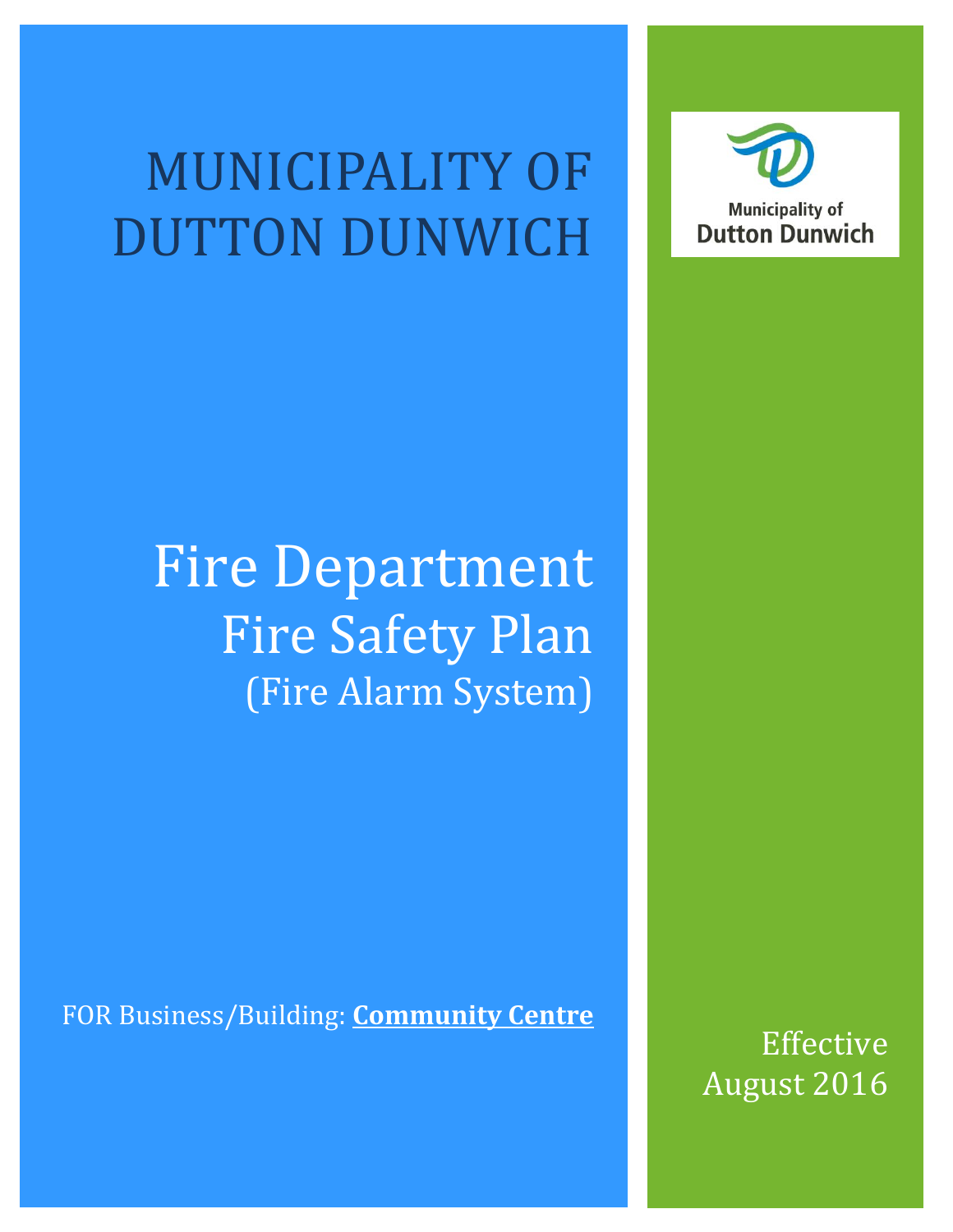#### **Emergency Procedures Signage**

**Emergency Procedures for Occupants and Posting on Floor Areas** Emergency Procedures Signage shall be securely affixed to the wall on each floor area of the building.

## **IN CASE OF FIRE**

#### **UPON DISCOVERY OF FIRE**

**Leave fire area immediately Close doors behind you as you escape Sound the fire alarm – pull the manual pull stations Alert occupants of the building – yell "FIRE" Leave the building by the nearest exit**

**Call Dutton Dunwich Fire Department DIAL 9-1-1**

## **DO NOT USE ELEVATORS**

#### **UPON HEARING FIRE ALARM**

Leave building immediately via nearest exit Close doors behind you as you escape Take door keys

#### **CAUTION**

**If smoke is heavy in the corridor, it may be safer to stay in your area. Close door and place wet towel at base of door. If you encounter smoke in stairway, use alternate exit or seek refuge in nearest suite.**

# **REMAIN CALM**

This official document is to be kept readily available, on site, at all times for use by supervisory personnel **and fire department officials in the event of an emergency.**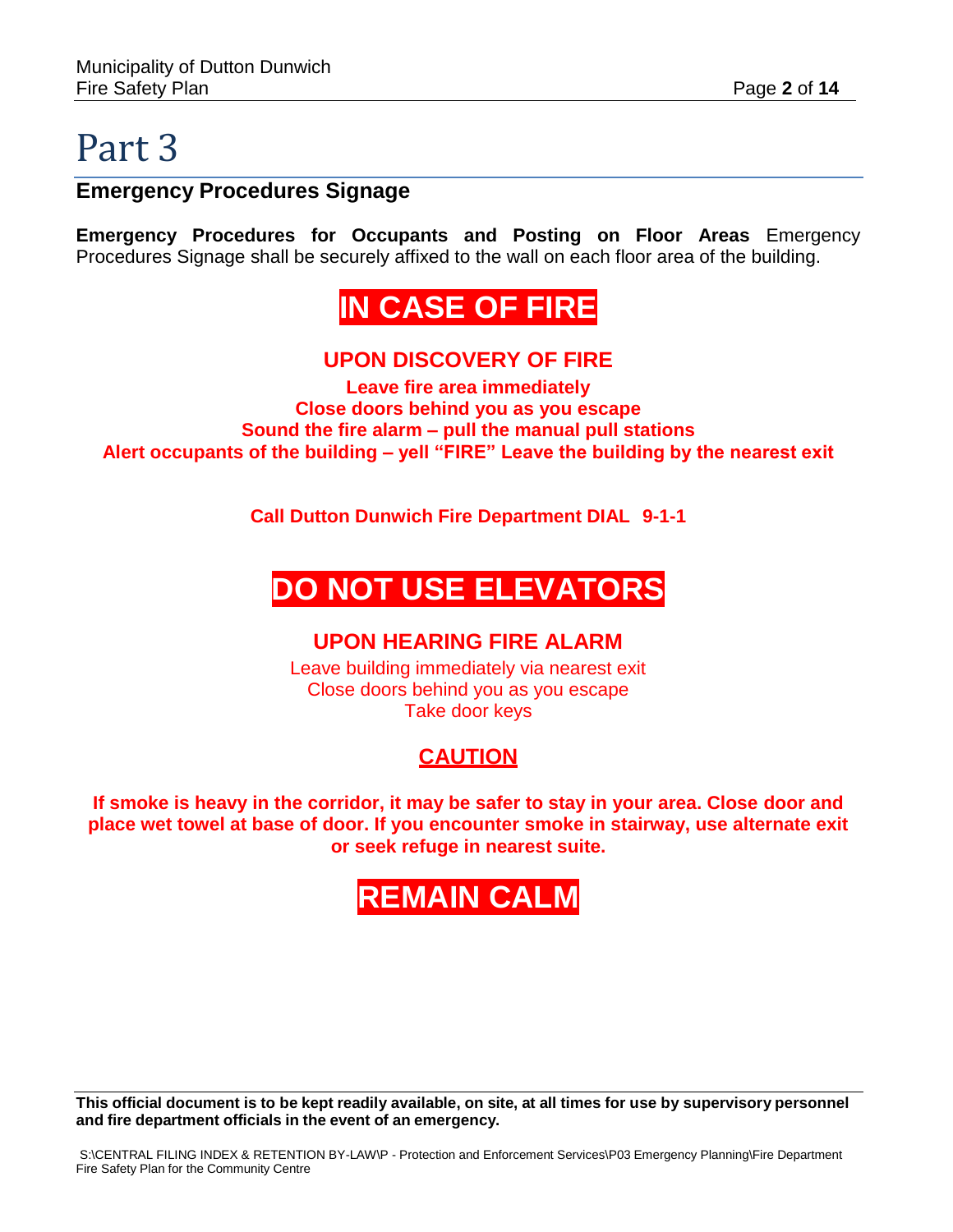#### **Emergency Procedures for Supervisory Staff**

Emergency Procedures to be followed by Supervisory Staff in the event of a fire emergency:

### **UPON DISCOVERY OF FIRE**

**Leave fire area immediately Close doors behind you as you escape Sound the fire alarm – pull the manual pull stations Alert occupants of the building – yell "FIRE" Leave the building by the nearest exit Call 9-1-1 from a safe location Await arrival of the Dutton Dunwich Fire Department at the main entrance, if safe to do so**

### **DO NOT USE ELEVATORS**

### **UPON HEARING FIRE ALARM**

**Ensure that the other occupants have been notified of the emergency**

**Call 9-1-1 from a safe location and notify the Dutton Dunwich Fire Department of the emergency condition**

**If it is safe to do so, supervise the evacuation of all occupants, including those requiring assistance**

**Upon arrival of the fire service, inform the fire officer of the conditions in the building and coordinate the efforts of Supervisory Staff with those of the fire service.**

**Provide access and vital information to the fire service – location of persons, master keys for occupancies and service rooms, etc.**

This official document is to be kept readily available, on site, at all times for use by supervisory personnel **and fire department officials in the event of an emergency.**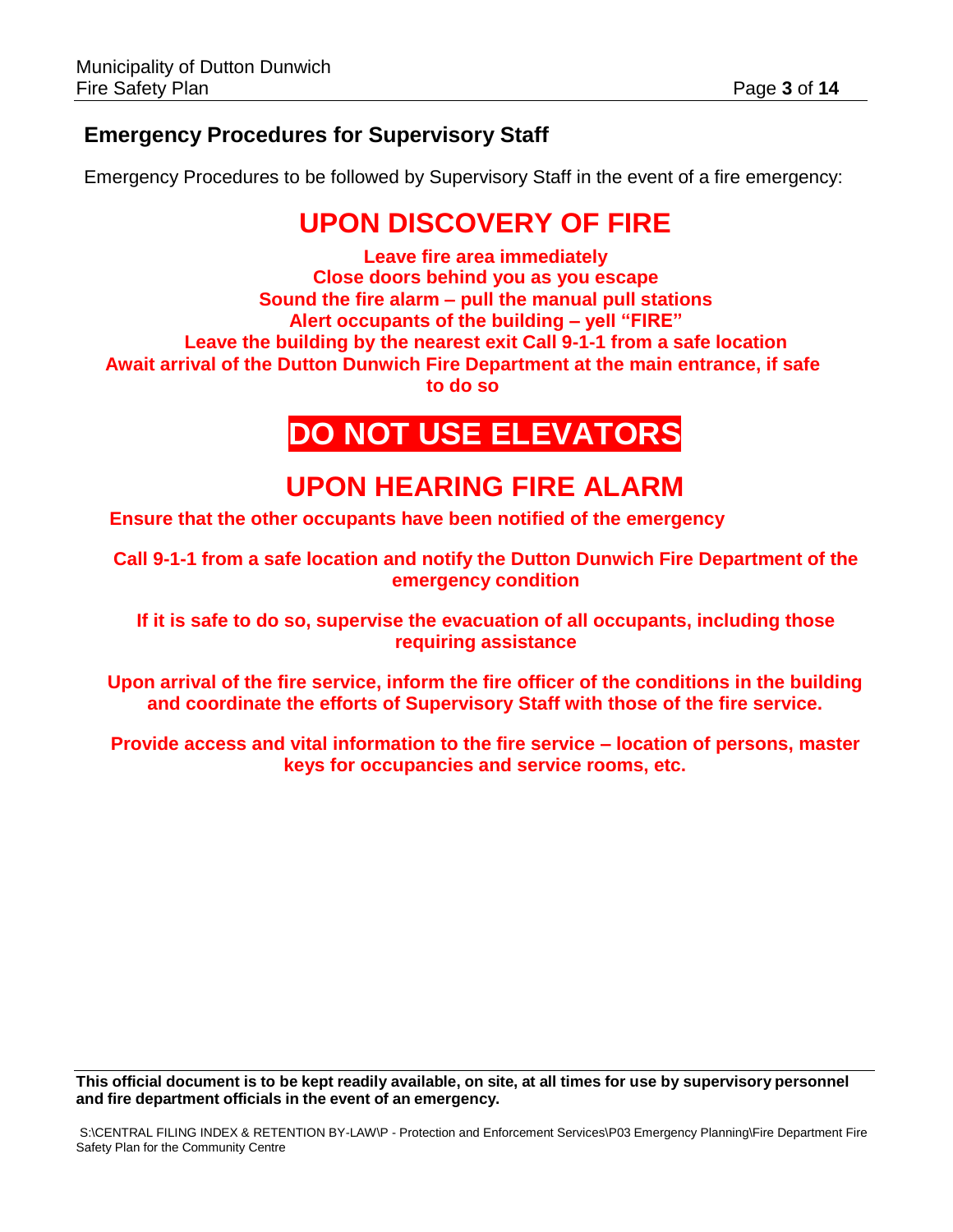#### **Related Duties for Supervisory Staff:**

- Keep doors in fire separations closed at all times;
- Keep access to exits and EXITS, inside and outside, clear of any obstructions at all times;
- Do not permit combustible materials to accumulate in quantities or locations that would constitute a fire hazard;
- Promptly remove all combustible waste from areas where waste is placed for disposal, if applicable;
- Keep access roadways, fire routes and fire department connections clear and accessible for fire department use;
- Maintain the fire protection equipment in good operating condition at all times;
- Participate in Fire Drills occupants' participation should be encouraged;
- Have a working knowledge of the building's fire and life safety systems;
- Ensure the building's fire and life safety systems are in operating condition;
- Arrange for a trained substitute in your absence;
- Comply with the Ontario Fire Code;
- In the event of any shutdown of fire and life safety systems, notify the Dutton Dunwich Fire Department by calling 519-319-1688 **OR** 519-860-1543 and initiate alternative measures.

#### **Additional Information / Comments:**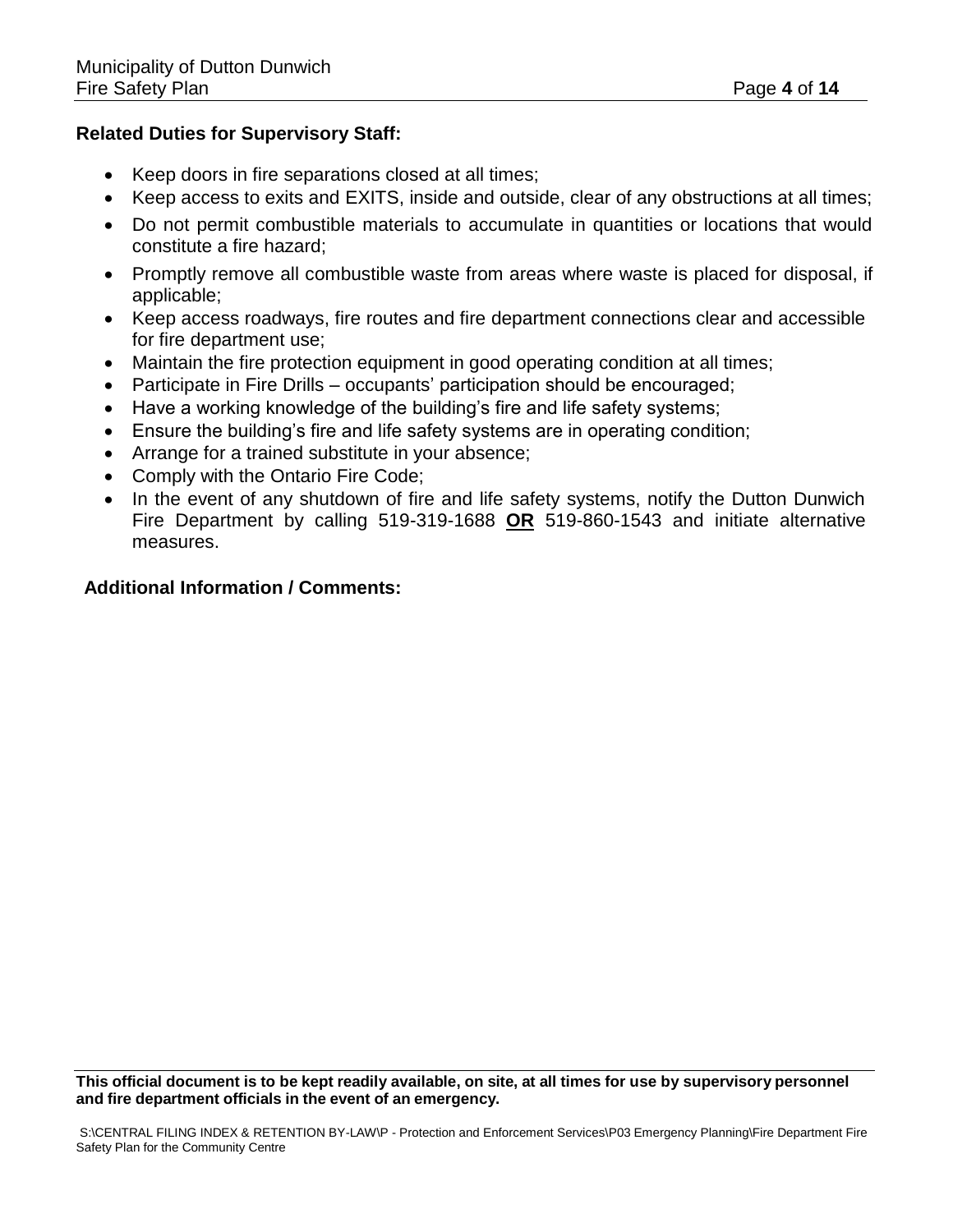#### **Control of Fire Hazards – Commercial, Retail & Industrial Properties:**

A high standard of housekeeping and building maintenance is the most important factor in the prevention of fire. The following information on control of fire hazards may ensure the building continually meets the requirements of Section 2.4.1 of the Ontario Fire Code.

- Combustible materials in the building shall not be permitted to accumulate in quantities or locations which will constitute a fire hazard;
- Combustible materials shall not be permitted to accumulate in any part of a means of egress; i.e.; stairway, hallway, corridor or fire escape;
- Combustible refuse shall be removed from the building on a regular basis;
- No combustible materials, other than those for which the room or space is designed, shall be permitted in any service room or service space;
- Combustible materials shall not be used to absorb flammable or combustible liquid spills within the building;
- Greasy or oily rags, or materials subject to spontaneous heating, shall be deposited in a proper safety container or be removed from the premises;
- Flammable liquids shall not be used for cleaning purposes;
- Combustible materials shall not be stored on a roof or adjacent to any building so as to create a fire hazard to the building or its occupants;
- All flammable liquids are to be dispensed and stored in approved containers;
- Flammable or combustible liquid spills shall be removed immediately with an absorbent material that will not increase the hazard and shall be disposed of in a safe manner;
- Devices having open flames shall be securely supported in noncombustible holders and located or protected to prevent accidental contact of the flame with combustible materials.

#### **Control of Electrical Equipment**

All electrical equipment must be labeled Canadian Standards Association (CSA) and/or Underwriters Laboratories of Canada (ULC) approved.

#### **Electrical Equipment Wiring shall be:**

- Continuous runs or spliced at junction boxes;
- Kept from under rugs;
- Free of cuts, significant abrasions or damage;
- Connected directly to a junction box or outlet NO EXTENSION CORDS;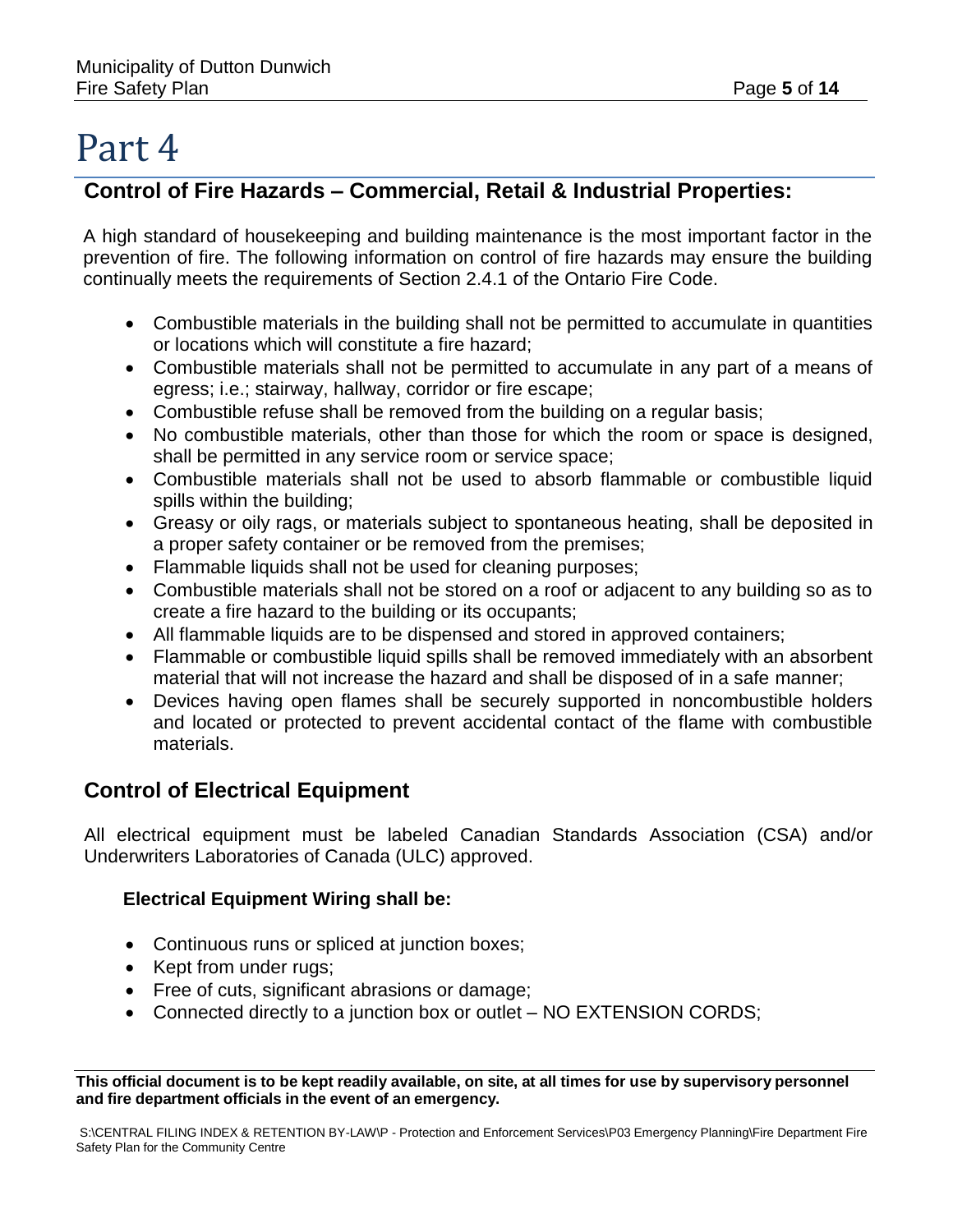- Grounded appropriately;
- Extension cords must be for temporary use only or be an approved power bar. Temporary use is considered 90 days or less.

#### **Permanent Electrical Wiring requirements:**

- Junction boxes and panels must have protective cover plates;
- Electrical panels must have appropriately sized fuses or breakers;
- All wiring must have proper splices and joints;
- Damaged or exposed wiring shall be repaired immediately.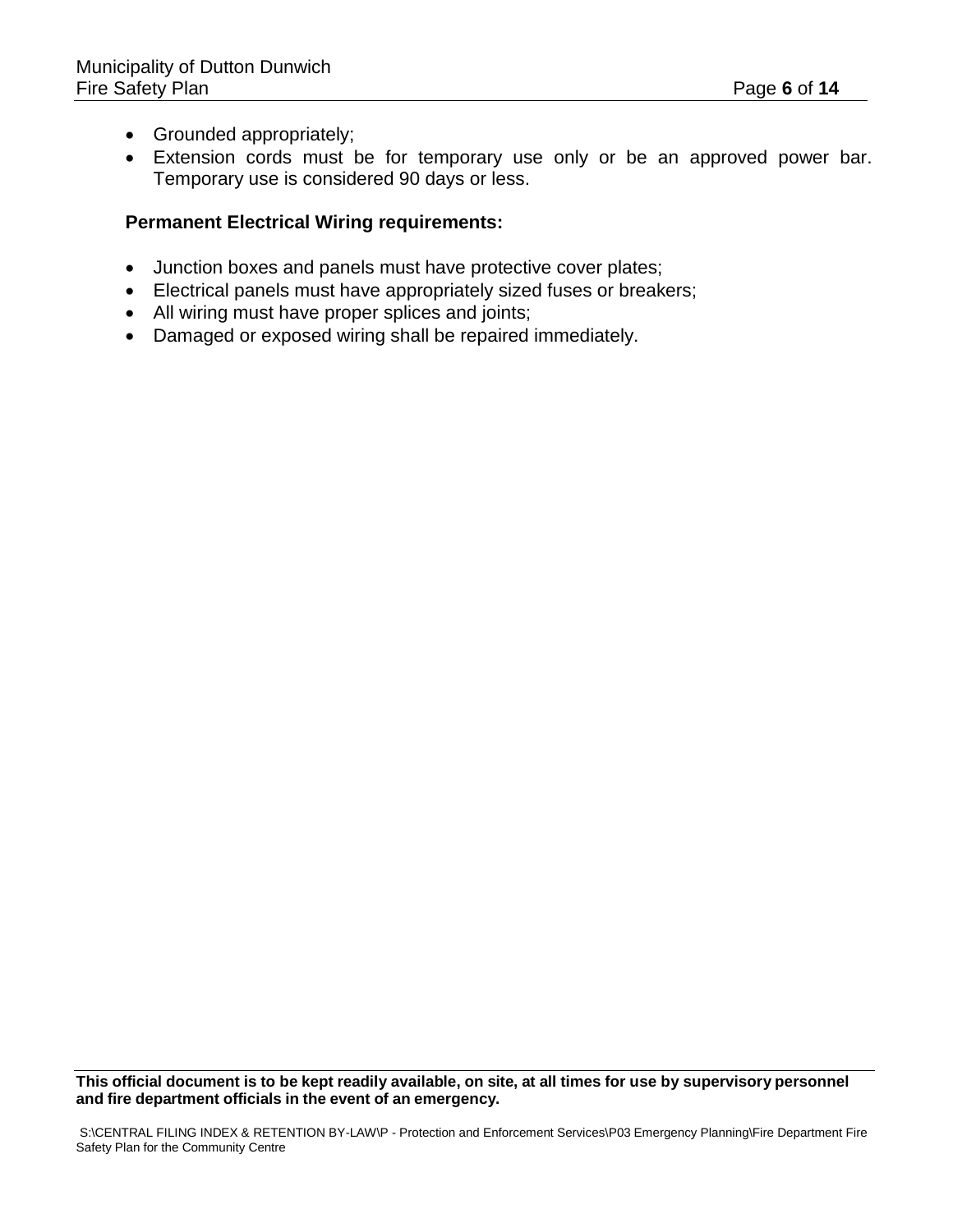#### **Fire Extinguishment – Control or Confinement**

Fire extinguishment is primarily the responsibility of the local fire service. The production of toxic fumes in buildings makes fire-fighting potentially dangerous, especially if a large amount of smoke is being produced.

Only after ensuring that evacuation of the building has begun and the Dutton Dunwich Fire Department has been notified of the fire emergency (call 9-1-1) should a trained and experienced person familiar with fire extinguisher operation attempt to extinguish a small fire.

USING A FIRE EXTINGUISHER TO EXTINGUISH A FIRE IS A *VOLUNTARY ACT.*

In the event a small fire cannot be extinguished with the use of a portable fire extinguisher, or smoke presents a hazard to the operator, leave the fire area immediately and confine the fire by closing the door to the area.

To determine what type of fire extinguisher you have look at the label on the extinguisher. It should indicate Class A, BC, ABC, D or K. Ensure you are using the correct extinguisher for the type of fire you are trying to extinguish.

|                                                        | <b>Class A</b><br>Ordinary<br><b>Combustibles</b>        | <b>Class B</b><br><b>Flammable</b><br><b>Liquids</b>                                               | <b>Class C</b><br><b>Electrical</b><br><b>Equipment</b>                            | <b>Class D</b><br><b>Combustible</b><br><b>Metals</b>   | <b>Class K</b><br>Cooking<br><b>Oils</b>      |
|--------------------------------------------------------|----------------------------------------------------------|----------------------------------------------------------------------------------------------------|------------------------------------------------------------------------------------|---------------------------------------------------------|-----------------------------------------------|
| <b>Fire</b><br><b>Classification</b><br>Pictogram      |                                                          |                                                                                                    |                                                                                    |                                                         |                                               |
| <b>Fire</b><br><b>Classification</b><br><b>Symbol</b>  |                                                          |                                                                                                    |                                                                                    |                                                         | Κ<br>Cooking<br>Oils                          |
| <b>Combustible</b><br><b>Materials</b>                 | <b>Cloth Plastics</b><br>Paper Wood<br>Rubber            | Gasoline<br>Flammable<br>Liquids<br><b>Oil-based Paints</b><br>Flammable<br>Gases Alcohols<br>Tars | <b>Fuse Boxes</b><br>Computers<br>Appliances<br>Machinery<br><b>Transformers</b>   | Magnesium<br>Potassium<br>Titanium<br><b>Metal Dust</b> | Cooking<br><b>Oils Fats</b><br>Animal<br>Fats |
| <b>Fire</b><br><b>Extinguisher</b><br><b>Selection</b> | Class A or<br>Multipurpose<br><b>ABC Dry</b><br>Chemical | Multipurpose<br>ABC or BC<br>Dry Chemical<br>or Carbon<br>Dioxide CO <sub>2</sub>                  | Multipurpose<br>ABC or BC.<br>Dry Chemical<br>or Carbon<br>Dioxide CO <sub>2</sub> | Class D                                                 | Class K                                       |

This official document is to be kept readily available, on site, at all times for use by supervisory personnel **and fire department officials in the event of an emergency.**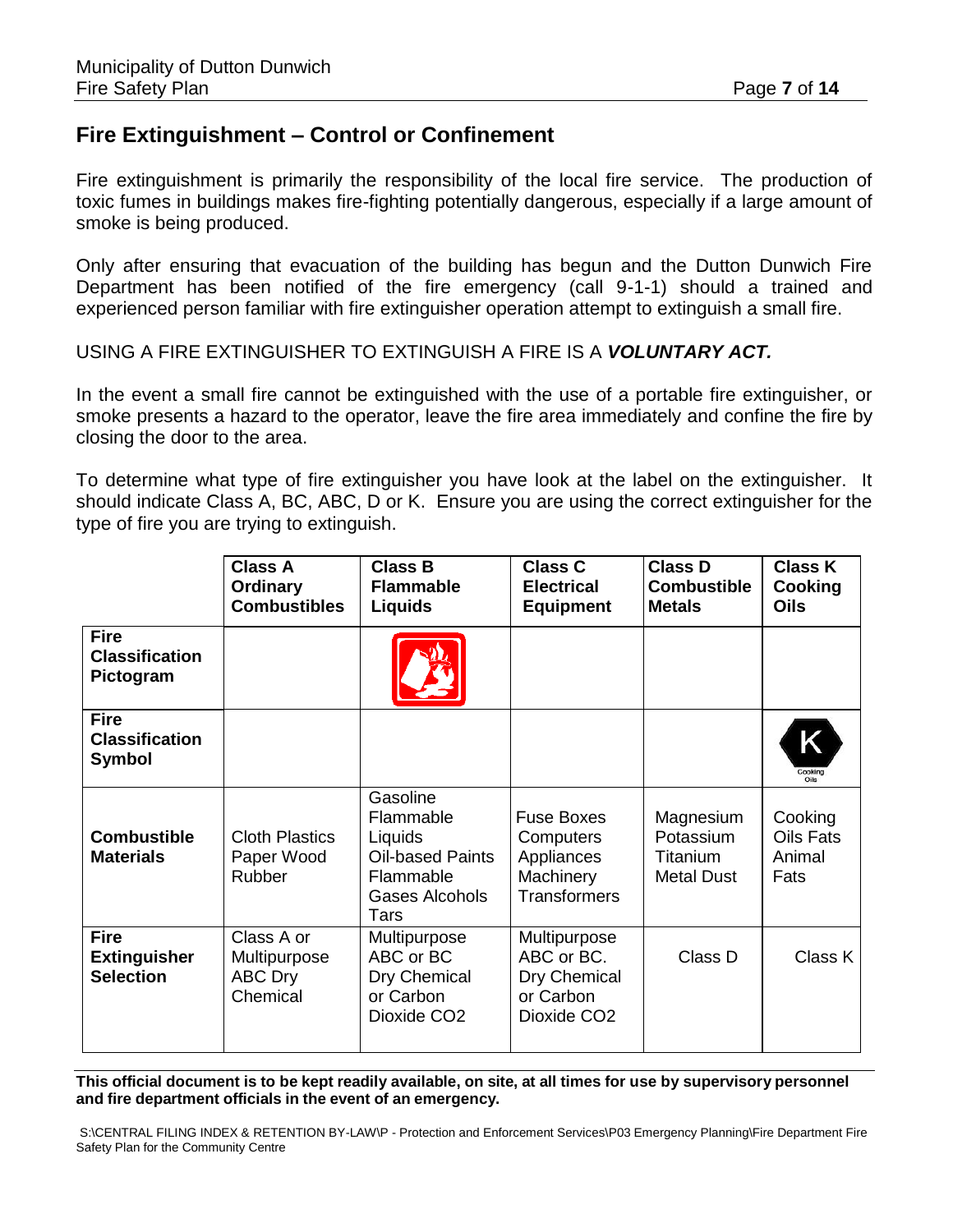#### **Operation of Portable Fire Extinguishers**

Ensure that the pin is intact and the seal has not been broken. Set the fire extinguisher down on the ground; break the plastic seal by twisting and pulling the pin.

Remember the **P – A – S – S** method:



**P**ull the pin.

**A**im low and direct the hose nozzle or cone at the base of the fire.

**S**queeze the lever above the handle to discharge the extinguishing agent.

**S**weep the nozzle or hose from side to side at the base of the fire.

This official document is to be kept readily available, on site, at all times for use by supervisory personnel **and fire department officials in the event of an emergency.**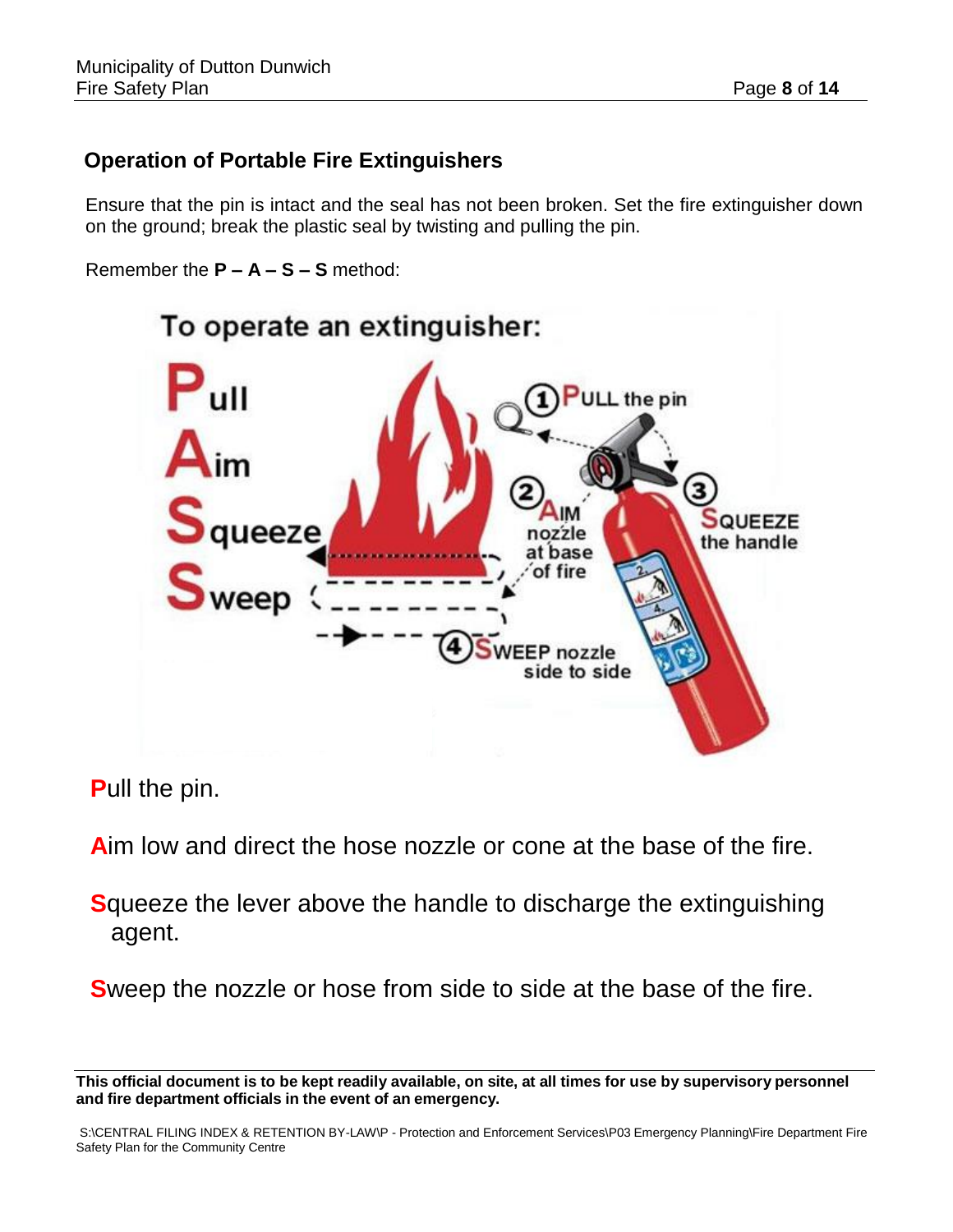#### **Important Safety Information – Fire Extinguishers:**

- Ensure you can get out fast if you can't control the fire. Don't get trapped. Make sure the fire is not between you and your escape. **Always keep an exit at your back!**
- Never re-hang a fire extinguisher after it has been used; discharged. Have fire extinguishers recharged by a person qualified to service portable fire extinguishers and install a replacement fire extinguisher while awaiting service.
- Keep fire extinguishers visible by maintaining a one meter clearance around them.
- **USING A FIRE EXTINGUISHER IS A VOLUNTARY ACT.** Do not use a fire extinguisher if you are unsure of how to use it, do not feel confident using it, or if it endangers yourself or others.
- **ALWAYS –** before attempting to fight a fire ensure that people have been evacuated from the fire area and that someone has called **9–1–1** to alert the Dutton Dunwich Fire Department.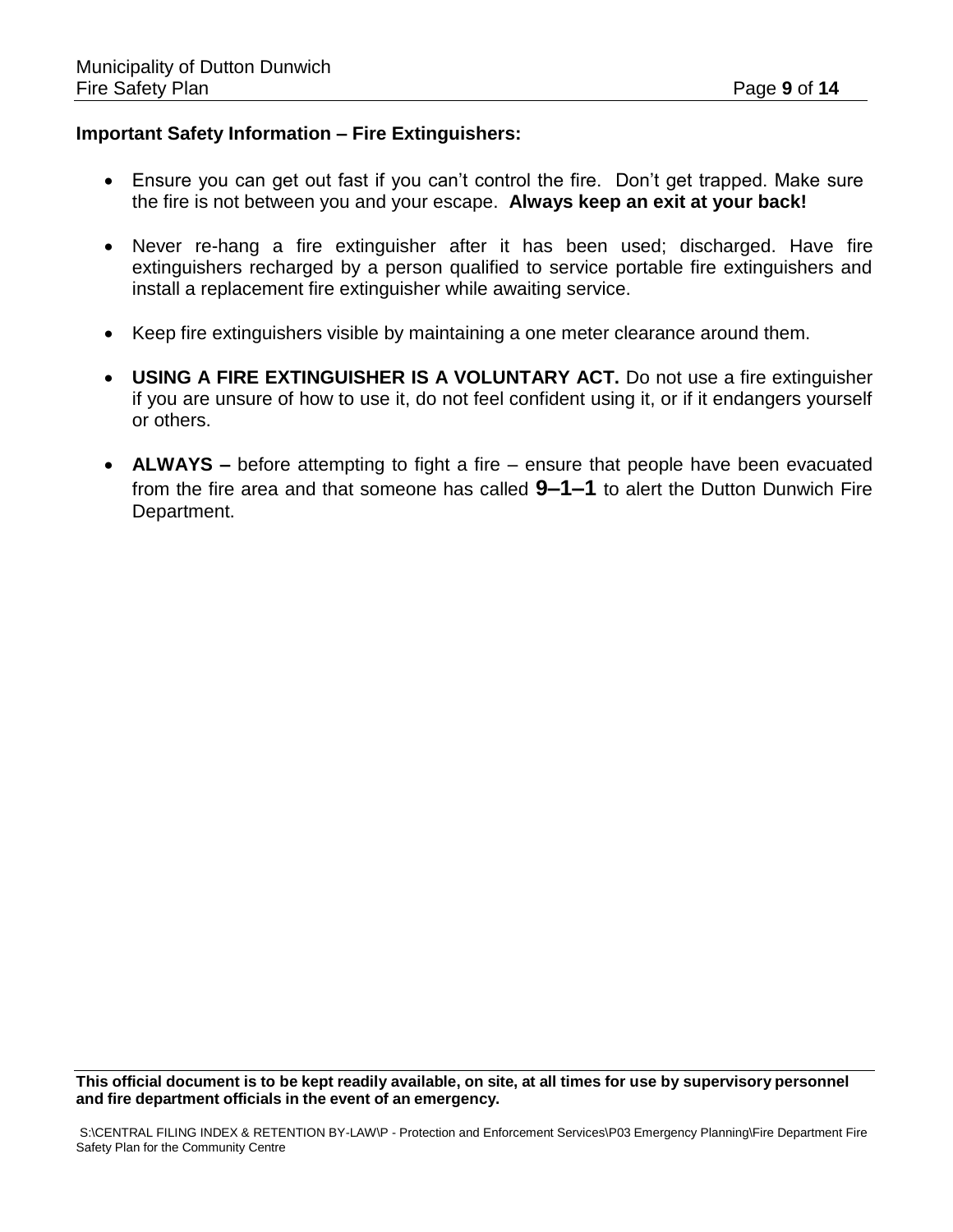#### **Building Schematic Diagrams – Legend**

|                 | Entrance/Exit                                                                                          |
|-----------------|--------------------------------------------------------------------------------------------------------|
|                 | Hydrant                                                                                                |
|                 | <b>Siamese Fire Department Connection</b>                                                              |
|                 | <b>Free Standing Siamese Fire Department Connection</b>                                                |
|                 | Valves (General)<br>Identify the type of valve (i.e., shut off valve for natural gas, sprinklers etc.) |
| <b>FCP</b>      | <b>Fire Alarm Control Panel</b>                                                                        |
| <b>FAA</b>      | <b>Fire Alarm Annunciator</b>                                                                          |
|                 | <b>Emergency Lighting - Battery Powered</b>                                                            |
|                 | Illuminated Exit Sign - Single Face                                                                    |
| $\boxtimes$     | Combined Battery Powered Emergency Light and Illuminated Exit Sign                                     |
|                 | <b>Pull Station</b>                                                                                    |
| S               | <b>Smoke Alarm</b>                                                                                     |
| <u>HD</u>       | <b>Heat Detector</b>                                                                                   |
| SD              | <b>Smoke Detector</b>                                                                                  |
| $\overline{BC}$ | Fire Extinguisher - BC Type                                                                            |
| Β               | Fire Extinguisher - ABC Type                                                                           |
|                 | Fire Extinguisher - Water                                                                              |
|                 | <b>Hose Cabinet</b>                                                                                    |
|                 | Sprinkler Riser – indicate whether Wet or Dry System                                                   |
|                 | Pull Pin for Kitchen Fire Suppression System.                                                          |

This official document is to be kept readily available, on site, at all times for use by supervisory personnel **and fire department officials in the event of an emergency.**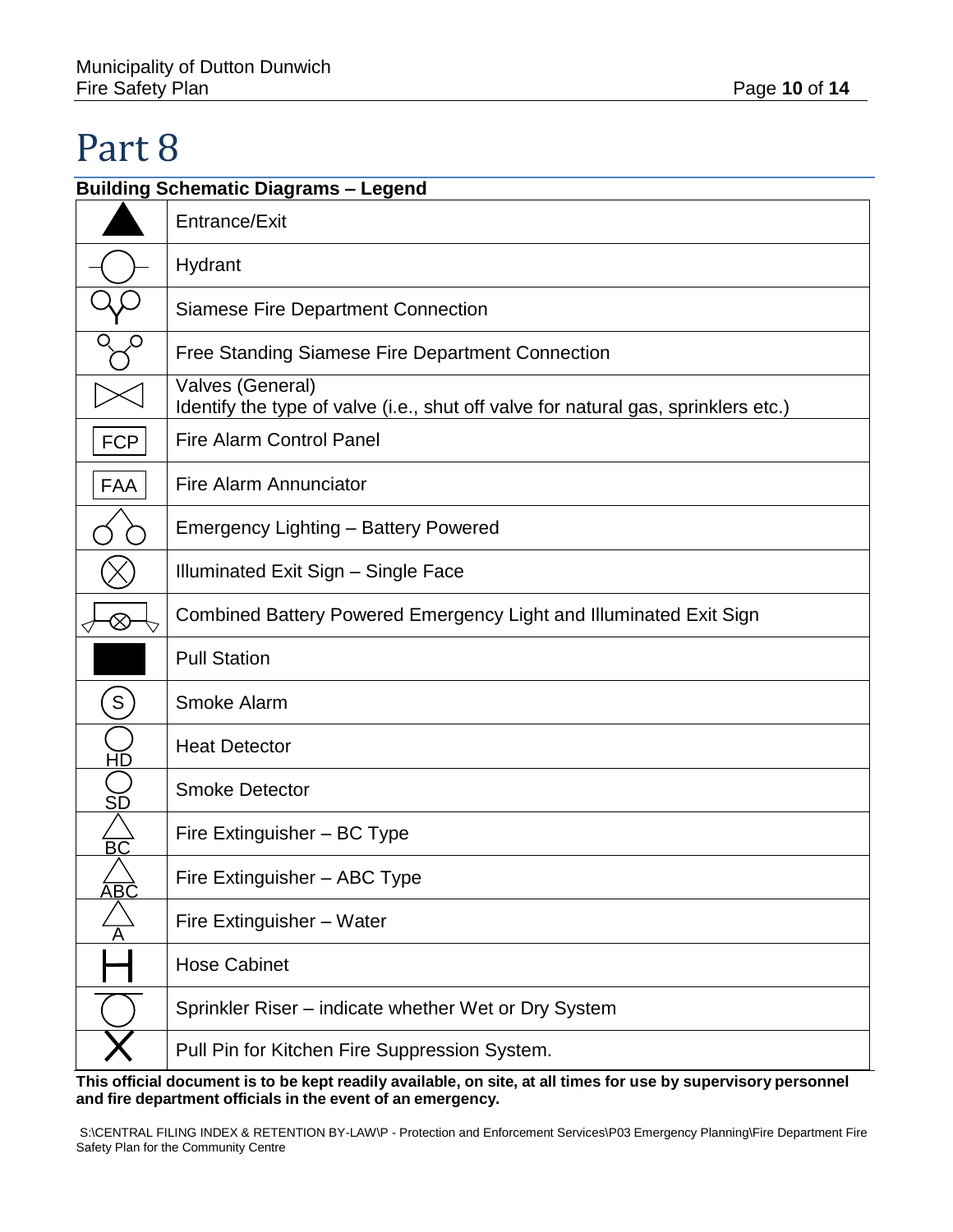#### **Building Schematic Diagrams – Site Plan Drawing**

Site plan drawings of your building indicate the building's footprint and incorporate fire department truck access routes, fire department connections, fire hydrants (municipal & private), fire alarm control panel, fire alarm annunciator panel (if applicable), natural gas shut-off, entrances and exits for the building including main entrance, parking areas and evacuation assembly point (if applicable).

**NOTE: Always include a north indicator symbol on your diagram.** Owner or owner's agent to sign and date each page of the schematic verifying the accuracy of the information. Schematic shall be a neat and accurate line drawing of the premises.



This official document is to be kept readily available, on site, at all times for use by supervisory personnel **and fire department officials in the event of an emergency.**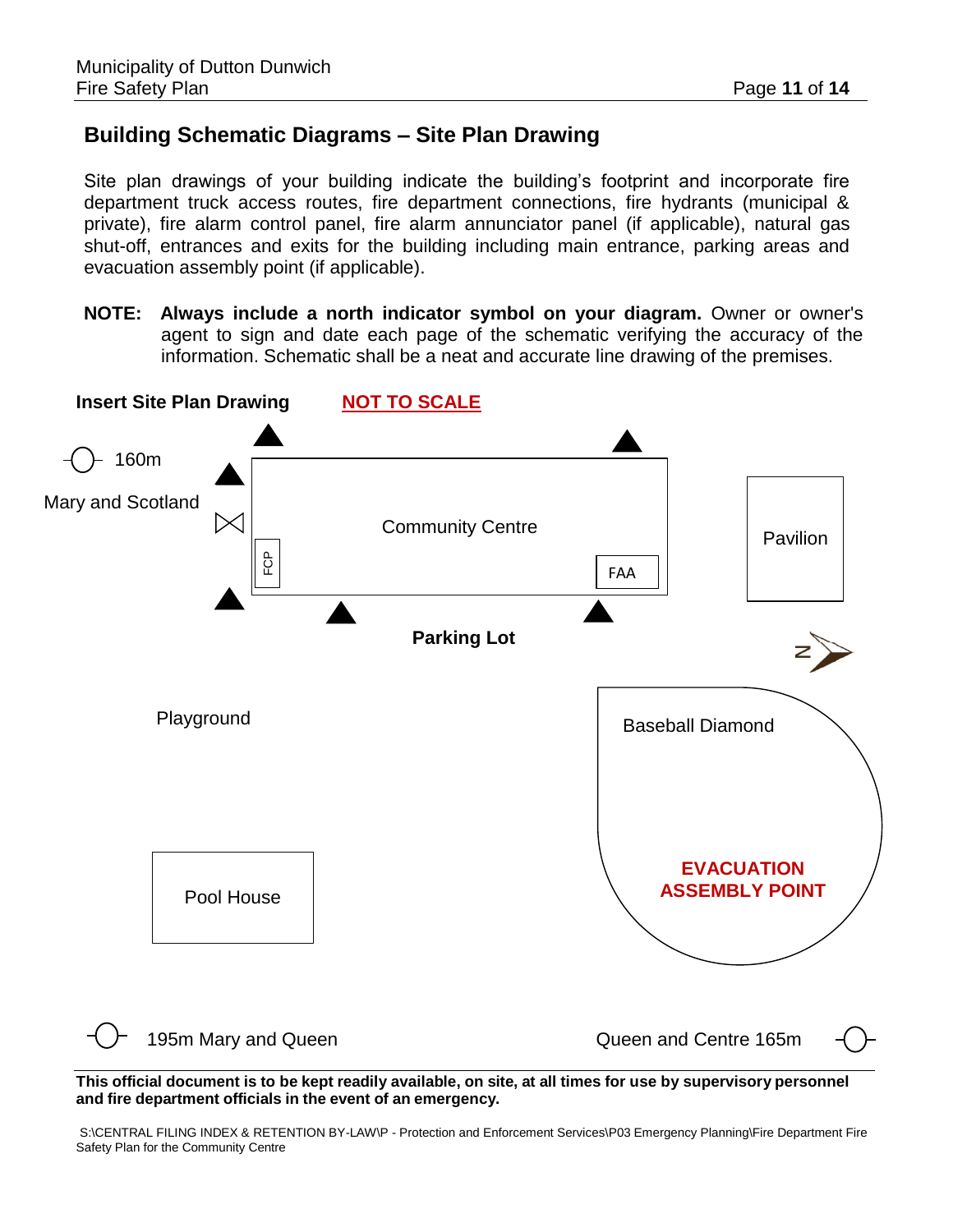#### **Building Schematic Diagrams – Floor Plan Drawing**

Floor plan drawings of your building to indicate egress locations, fire protection equipment, i.e.; fire extinguishers, manual pull stations, emergency lighting, fire alarm control and annunciator panels, heat and smoke detectors, smoke alarms, exit signs, hose cabinets, sprinkler risers and shut-offs, fixed extinguishing systems, gas, domestic water and electrical shut-offs, mechanical and service rooms, etc.

**NOTE: For multiple identical floors – a sample representative floor drawing will suffice. NOTE: Always include a north indicator symbol on your diagram.** Owner or owner's agent is to sign and date each page of the schematic verifying the accuracy of the information. Schematic shall be a neat and accurate line drawing of the premises.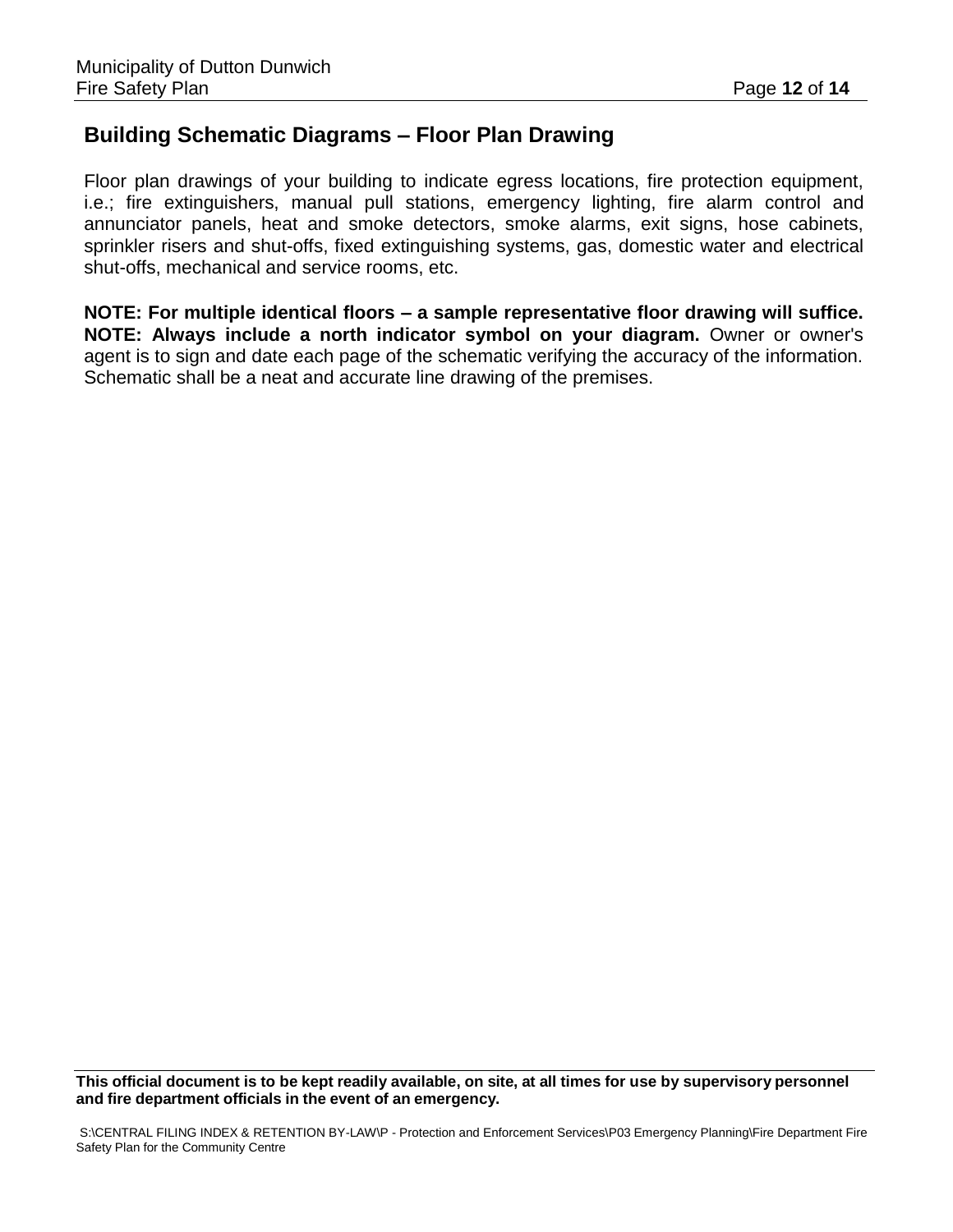#### **Insert Floor Plan Drawing(s) NOT TO SCALE**



This official document is to be kept readily available, on site, at all times for use by supervisory personnel and fire department officials in the event of an **emergency.**